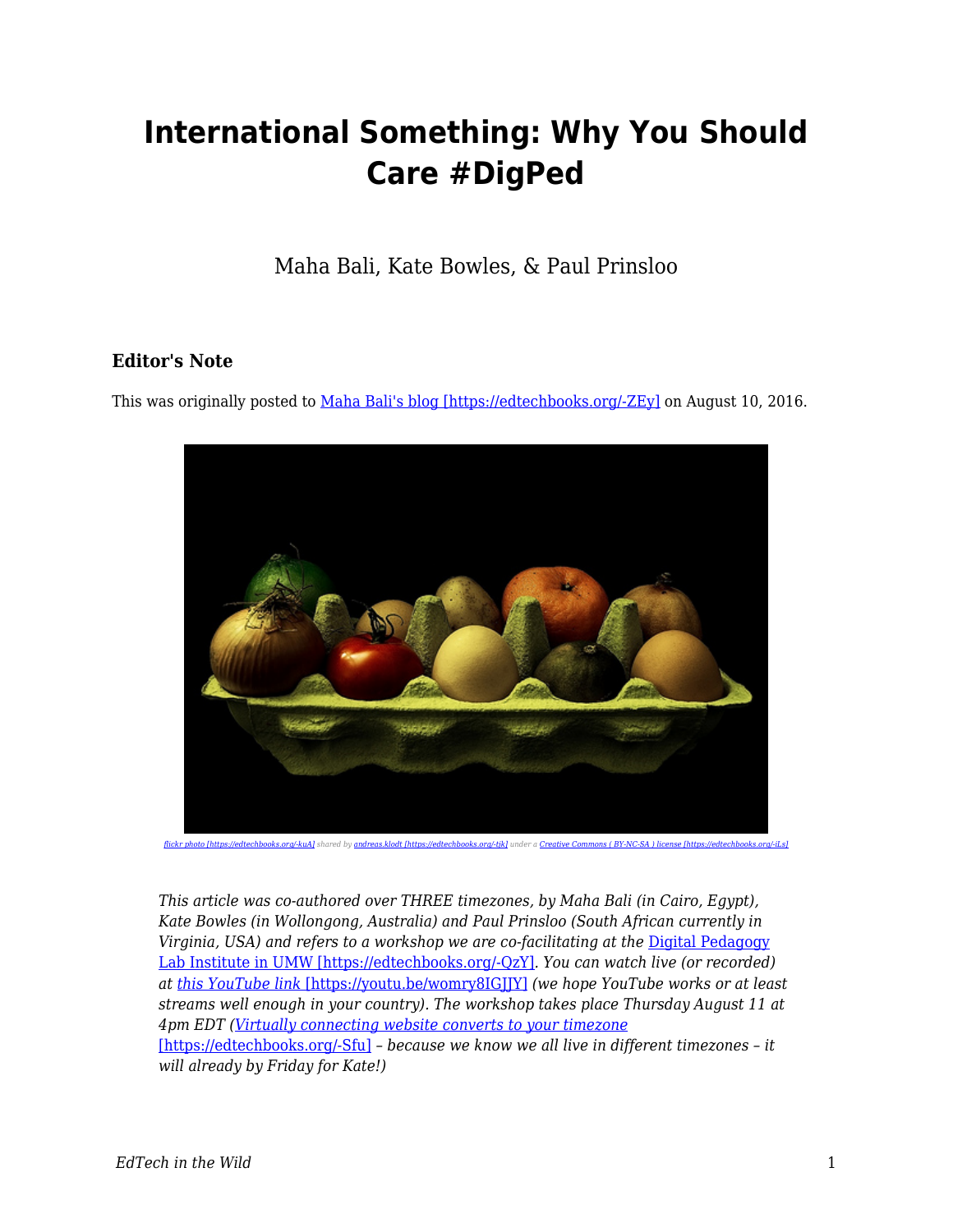## Yesterday, in a [Virtually Connecting conversation, Ken Bauer commented](https://youtu.be/mtfz6C5CG0Q)

[\[https://youtu.be/mtfz6C5CG0Q\]](https://youtu.be/mtfz6C5CG0Q) on having virtual participants located in Mexico, Austria, South Africa and Egypt, compared to a regular VC hangout where most people were usually from the US. He asked how we could create more such conversations. Audrey Watters commented on the importance of this given the limited US-centric views of ed tech. Jesse Stommel and Maha Bali talked about intentionality: recognizing the importance of internationalism and acting upon it are very different things.

A while ago, Digital Pedagogy Lab co-directors Jesse Stommel and Sean Michael Morris asked Maha to create a hybrid workshop for DPLI UMW on "something international", to invite other facilitators and organize it however she saw fit. This invitation is encouraging: it recognizes the value of having international voices be part of such an intensively local event, with the freedom to speak for themselves, including in quite critical ways.

Maha invited Paul Prinsloo from South Africa (who will be onsite) and Kate Bowles from Australia (who like Maha will be a virtual participant). Working in various-sized education systems outside the US we're all familiar with complications of wrangling international digital pedagogy out of faulty internet connections, language confusion, and above all timezone mismatches. This is also the infrastructure of our research and professional networking; for us, working as academics means international-first, not as an afterthought. So we responded enthusiastically.

Our collaboration in developing this workshop has itself been about the practicalities of working internationally. Sometimes we've all been online at the same time; just as often we've left messages for each other to find on waking up or getting to work. And while doing this, we've learned about each other's work schedules, life histories and work spaces, as we've become sensitised to the worklife rhythms of our three lives. We use some but not all of the same channels, so even our three-way conversation isn't completely contained anywhere. We don't use the same digital devices and this has had a surprising impact on how we each work when we're away from our desks. We can work together in English, but we've had to look things up to fully understand their meaning. And even though we're familiar with each other's work, it turns out we're still unfamiliar with important elements in each other's political, cultural and national context.

Since 2012 critical educators have been hearing regularly about how open digital pedagogy or social networking expands access to learning to everyone in the world. This is now such a familiar claim that we don't need to name the edtech visionaries and entrepreneurial capitalists who've been relentlessly promoting it—it has become a defining truism in digital pedagogy. However, for most of us *not* in the US (or the UK), this vision has often signalled top-down, US-to-world, Anglo-oriented, decontextualized, culturally irrelevant, infrastructure-insensitive, and timezone-ignorant aspirations, even when the invitation for us to join in may be well-intentioned.

We want to rethink this one-way flow of benefits, and argue instead that all learning is enriched when we have the opportunity to hear from voices markedly different from our own. We want to suggest that when US culture and educational systems are the default for MOOCs and similar platforms, international voices are exoticized, marginalized and silenced at once. We also want to challenge the tendency to call something "global" when only two or three countries are involved, often including only participants from powerful institutions, and everything is in English.

But even for those learners/educators outside the US who do have both the internet and the English to participate, there are power dynamics that need to be made explicit. Whenever you connect online,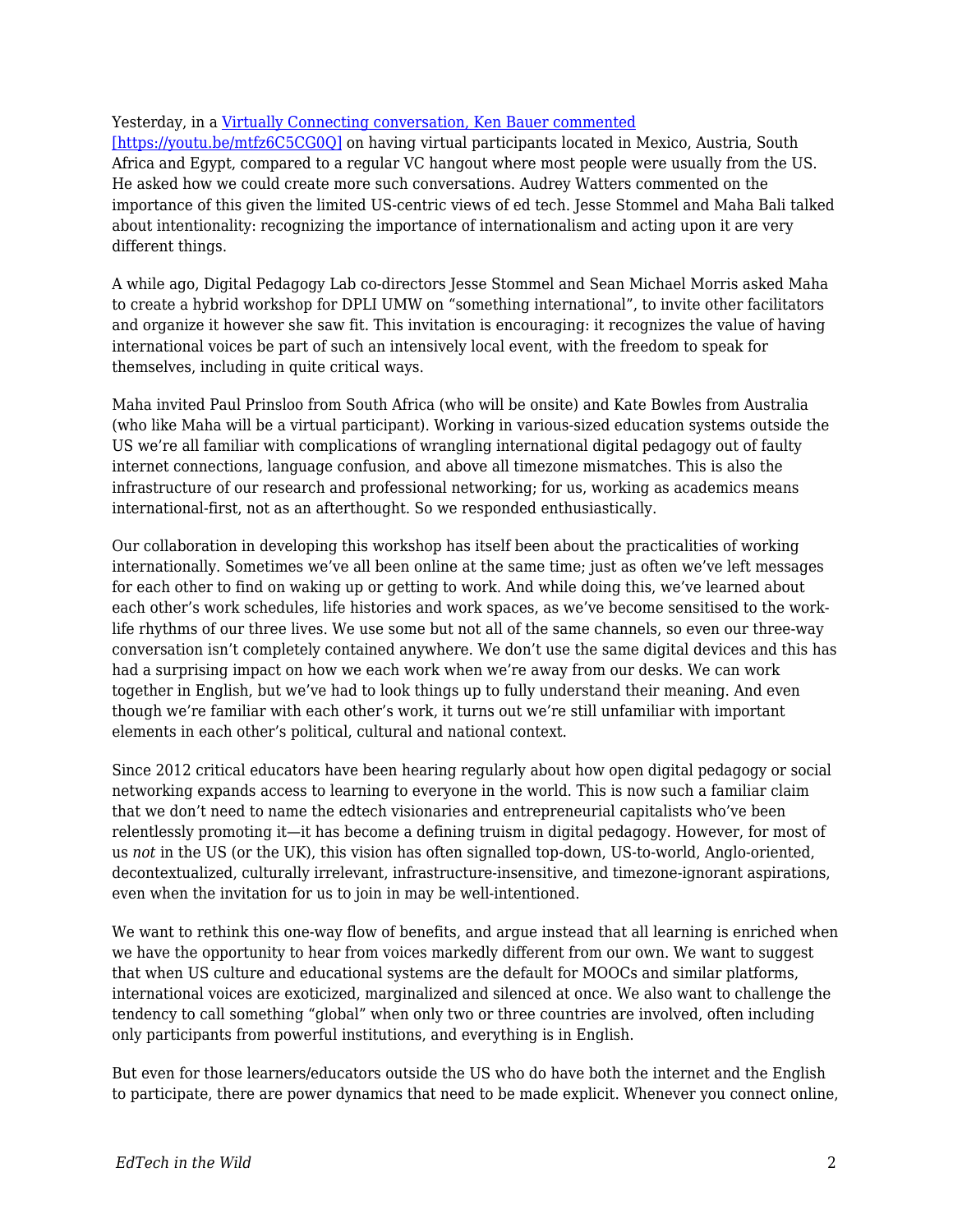you connect on someone's terms, and in digital pedagogy these are often the terms designed by educators who enjoy the network infrastructure and cultural capital associated with US institutions. And while overcoming technical access barriers to the internet is critical for learners around the world, access on US terms or to spaces and platforms controlled by US assumptions can often introduce new *cultural* barriers for learners outside the US. Being more sensitive about these issues also allows us to recognize the fact that we often disregard issues of access and the different cultural and class barriers and the (in)visible fault-lines of race, gender and class in the US.

Our workshop is therefore an attempt to talk openly about how things look like from our respective non-US perspectives. We'll be sharing case studies of our own experiences that will demonstrate different angles on the complexity of transnational education. And we will invite participants (onsite and virtually) to consider ways to build more inclusive networked learning experiences. While we are talking particularly about networked learning, much of what we discuss will apply to both onsite and online international learners and teachers.

We also recognize that inclusivity and cultural relevance are not unique to international learners, but connect to issues of identity and difference that are pressing within the US. There are learners inside the US for whom language or technology access are immediate practical barriers; and learners whose experience is continually affected by educators with a poor understanding of their cultural context or their personal priorities.

And this is why after one hour of discussing internationalness, we will have a hallway conversation with Annemarie Perez, Chris Gilliard (both onsite) and Sherri Spelic (virtually) on how identity and difference shape their practice in digital pedagogy.

If you can't come to our workshop, we encourage you to [read this article by Maha](http://dar.aucegypt.edu/bitstream/handle/10526/4363/Final%20Maha%20Bali%20TiHE-PoD-Empowering_Sept30-13.pdf?sequence=1) [https://edtechbooks.org/-gOv] which is detailed but not very long case study on the shortcomings of an attempt at global learning). But we hope you can join us, as we explore what can be achieved in a three-timezone workshop relying on a network of regional and domestic internet technologies.

You can watch the workshop live here: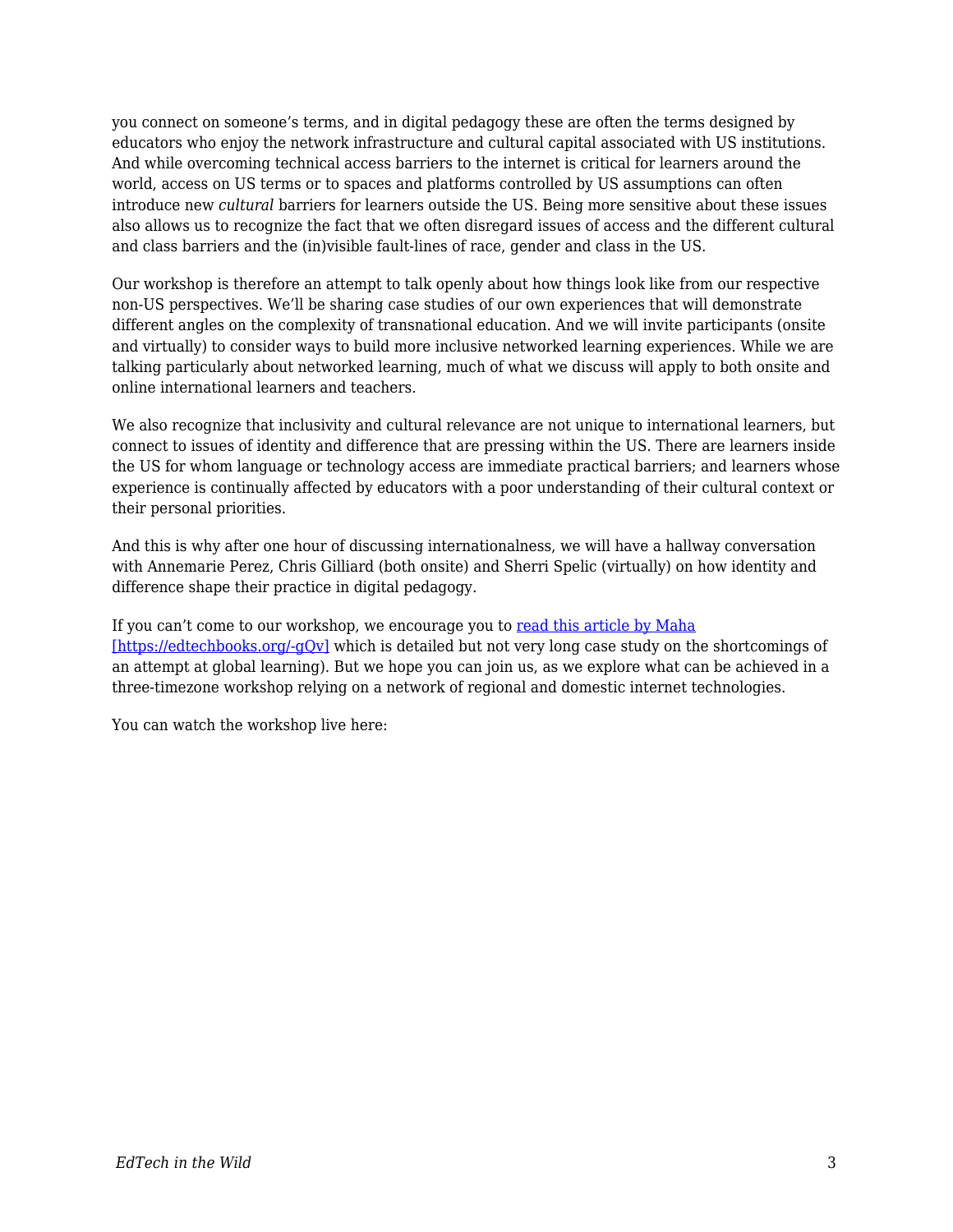

[Watch on YouTube https://edtechbooks.org/-yuG](https://www.youtube.com/embed/womry8IGJJY?autoplay=1&rel=0&showinfo=0&modestbranding=1)

And the hallway conversation following it here:



[Watch on YouTube https://edtechbooks.org/-aBv](https://www.youtube.com/embed/_e_vkOSHTjQ?autoplay=1&rel=0&showinfo=0&modestbranding=1)

And we will be working on a Google doc if you can't be part of the live session but would like to contribute:<http://bit.ly/inclusiveDigPed>